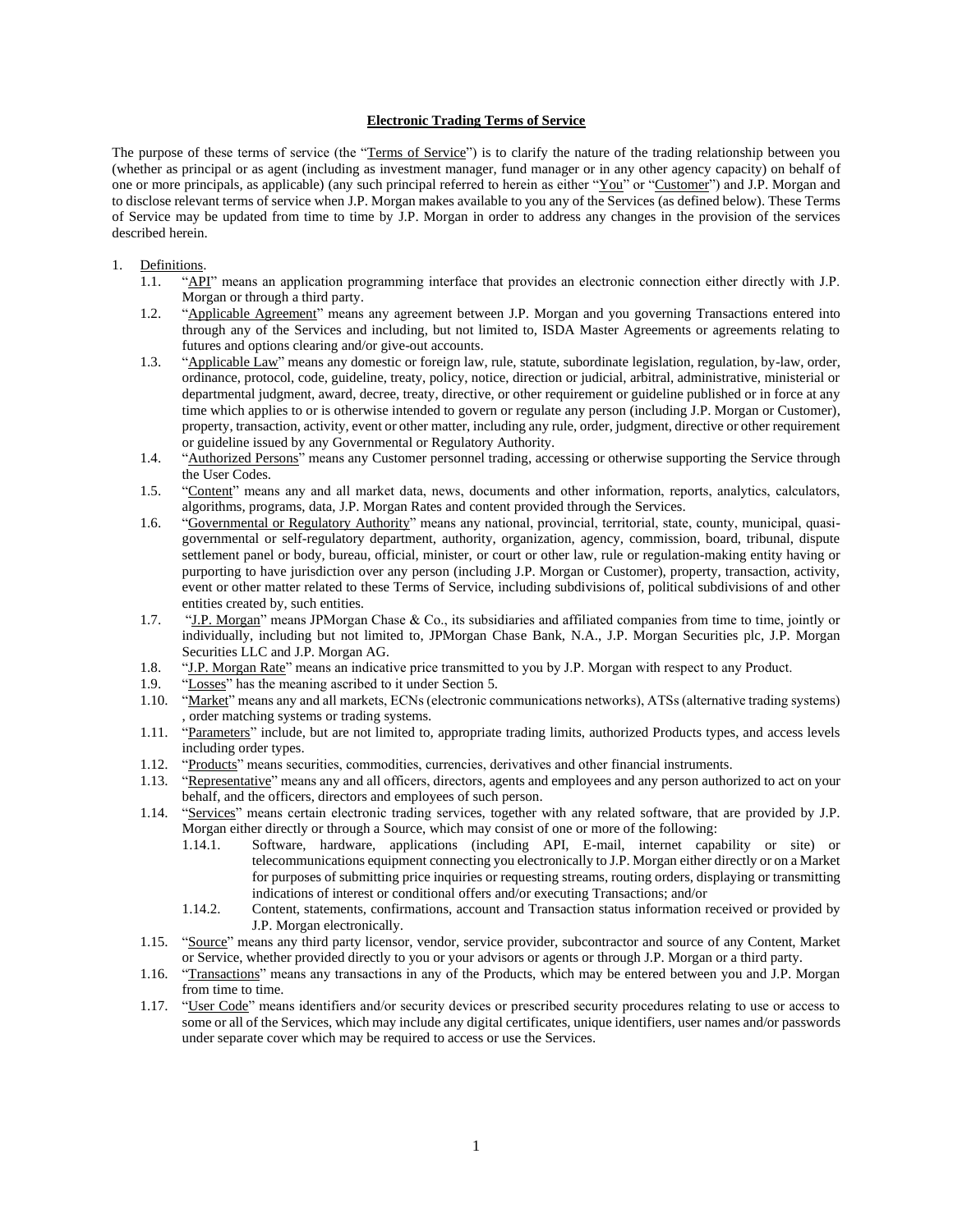### 2. Services.

- 2.1.1. Access to the Services will be through one or more system-to-system electronic interfaces. You shall obtain and be responsible for the expenses, installation and maintenance of all necessary equipment, software, telecommunications and other services for you to use the Services and to fulfil your obligations under or pursuant to these Terms of Service.
- 2.1.2. You shall, and shall ensure that your Authorized Persons shall, at all times fully comply with all of the agreements, requirements and restrictions of J.P. Morgan and the applicable Sources relating to the Content and the use, access, storage and redistribution thereof, and all Applicable Law. In order to ensure compliance with contractual restrictions and obligations imposed by Sources regarding such Content, you shall promptly respond to any and all requests for information from J.P. Morgan or the Sources, and cooperate with other measures we may take in good faith to fulfil J.P. Morgan's obligations to the Sources. If you become aware of any unauthorized use, access to, storage or redistribution of any Content, you shall immediately notify J.P. Morgan.
- 2.1.3. You are solely responsible for ensuring that the User Codes are known to and used only by, Authorized Persons. You are solely responsible for all statements made and actions taken or omitted with respect to the Services by means of its User Codes. Upon J.P. Morgan's request, you will provide the range of network addresses from which you will use the Services. You shall promptly notify J.P. Morgan of any changes to such range of network addresses it uses to access the Services.
- 2.1.4. You will promptly notify J.P. Morgan if at any time (i) any of your User Codes become accessible to a person who is not, or who has ceased to be, an Authorized Person, (ii) you become aware of any loss, theft or unauthorized use of its User Codes, or (iii) you have reason to believe that the confidentiality of any of its User Codes may have been compromised. Upon receipt of such notice, J.P. Morgan will promptly cancel such User Codes; provided however, that you will remain responsible for any actions taken through the use of such User Codes prior to such cancellation. Notwithstanding the above, J.P. Morgan reserves the right to terminate or change any or all of your User Codes at any time and at its sole discretion, thereby restricting or terminating your access to the any of the Services. In addition, you acknowledge that J.P. Morgan has the right to deny or terminate your access to any of the Services without notice.
- 2.1.5. You shall immediately notify J.P. Morgan upon becoming aware of a material defect, malfunction or virus in your systems or in any of the Services, and shall cease all use of such Service until otherwise notified by J.P. Morgan.
- 2.1.6. You acknowledge that there may be circumstances, including, but not limited to, those arising from Applicable Law, technical reasons, other agreements between J.P. Morgan and you, market suspensions, trading halts or failures, an API or another system of J.P. Morgan or Sources, where J.P. Morgan may suspend your access to or is unable to provide, any of the Services.

# 2.2. Instructions and Orders.

- 2.2.1. You agree to transmit orders to J.P. Morgan strictly in accordance with: (i) the specifications agreed with J.P. Morgan in advance in writing and (ii) the terms set out in these Terms of Service.
- 2.2.2. Your placement of an order through the Services authorizes J.P. Morgan to work such order in J.P. Morgan's discretion, which may include, but is not limited to, executing such order on the relevant Market on your behalf or transmitting such order to the relevant Markets.
- 2.2.3. J.P. Morgan reserves the right to refuse to accept any order or instruction. By accepting an order or instruction J.P. Morgan agrees to process such order or instruction but that does not mean that the order or instruction has been, or will be, executed. J.P. Morgan may, at any time, and in its sole discretion, accept an order or instruction and then not execute it or any part of it. In addition, the relevant Market may in certain circumstances cancel or fail to perform an order or instruction.
- 2.2.4. You agree to be responsible for, and bound by, all orders, instructions and Transactions that are identified by any of the Services as coming from you or a User Code, and all consequences thereof, whether entered by you, your Authorized Persons or by any other person. You further agree and acknowledge that the records of any and all such orders, instructions and Transactions generated by any of the Services will be presumed to be accurate.
- 2.2.5. You acknowledge that J.P. Morgan from time to time in its discretion may, but is not obligated to, establish and/or monitor limits, conditions or Parameters on the any Transactions and/or orders (including those orders and/or Transactions of your underlying clients) and you further acknowledge that there may be circumstances where J.P. Morgan may not have the ability to set limits, conditions or Parameters due to system limitations, Market rules or otherwise. You agree that you will comply with any limits set by J.P. Morgan or otherwise and that, where applicable, you will establish and maintain your own commercially reasonable trading limits commensurate with your trading requirements.

<sup>2.1.</sup> Access to the Services.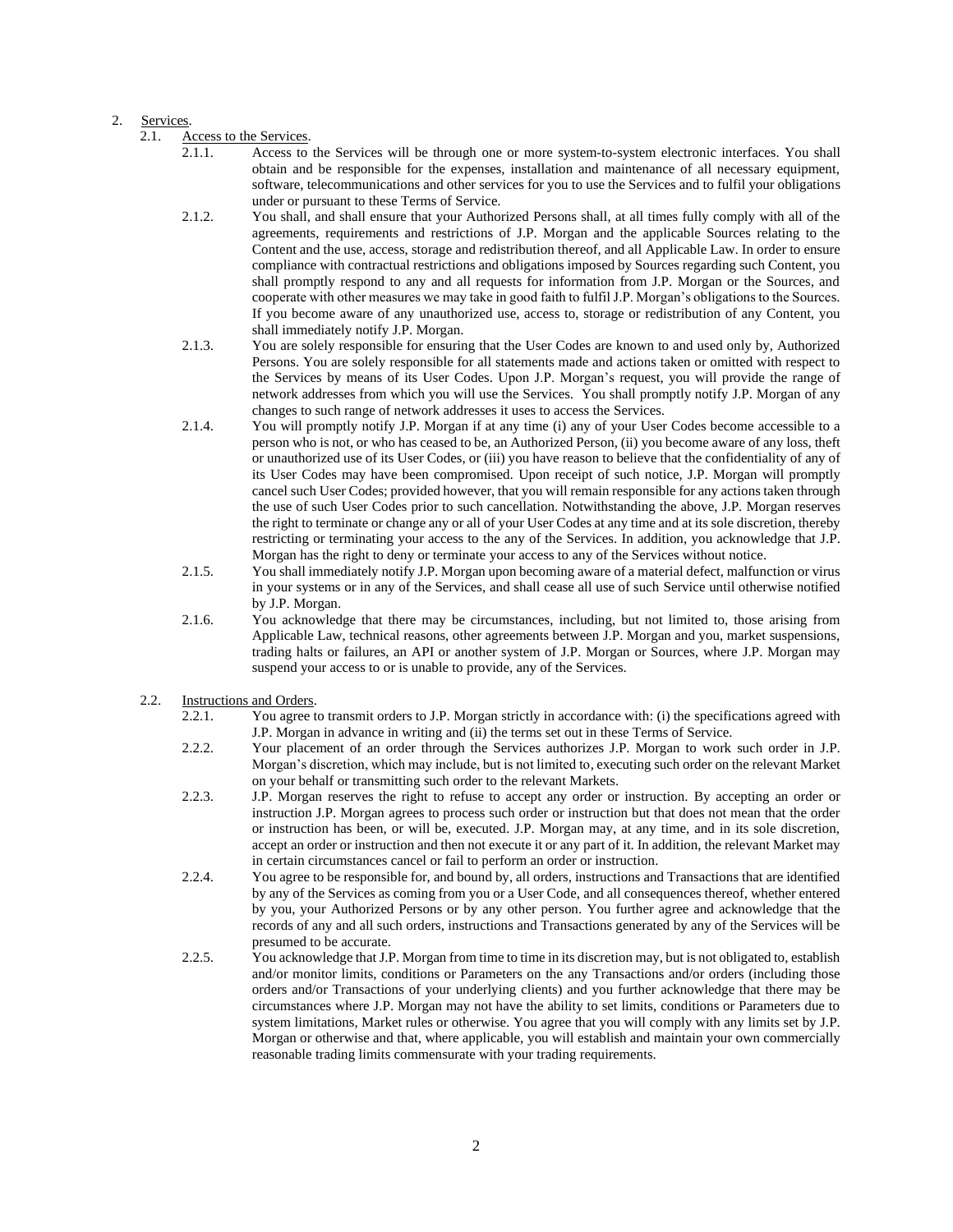## 2.3. J.P. Morgan Rates.

- 2.3.1. The J.P. Morgan Rates transmitted through the Services (where applicable) are indicative and do not constitute an offer or commitment by J.P. Morgan to enter into a Transaction at such rate or price. Prior to entering into a Transaction with J.P. Morgan, you should review the "Disclosure to Wholesale Fixed Income, Currency, Commodities and Equities Products Clients", as amended from time to time and available a[t https://www.jpmorgan.com/disclosures/ficcequities](https://www.jpmorgan.com/disclosures/ficcequities) (the "Markets Disclosure"). The purpose of the Markets Disclosure is to clarify the nature of the trading relationship between J.P. Morgan and you and to disclose relevant practices and certain terms of dealing of J.P. Morgan when acting as a dealer or counterparty, on a principal basis, of financial instruments, including Transactions. In addition, a J.P. Morgan Rate does not necessarily represent: (i) the actual terms at which new Transactions could be entered into, (ii) the actual terms at which existing Transactions could be liquidated or unwound, or (iii) the calculation or estimate of an amount that would be payable following the early termination of such Transactions pursuant to any master trading agreement between J.P. Morgan and you. J.P. Morgan makes no representation as to whether the J.P. Morgan Rates reflect prevailing market rates and J.P. Morgan is under no obligation to provide a J.P. Morgan Rate to you at any time.
- 2.3.2. The J.P. Morgan Rate applicable to each Transaction entered into through the Services between J.P. Morgan and you shall be determined by (i) your selection of the applicable interactive rate provided to you on a request for stream basis by J.P. Morgan acting as principal, in its sole discretion, or (ii) by agreeing from time to time with J.P. Morgan that J.P. Morgan and you may enter into a Transaction upon the satisfaction of certain predefined criteria relating to such J.P. Morgan Rate.
- 2.4. Transactions. Transactions, once executed, are final and irrevocable. You agree to notify J.P. Morgan promptly in case you wish to correct, cancel or stop the execution of a Transaction for any reason. J.P. Morgan may, in its sole discretion, act on such a request; provided, however, that J.P. Morgan makes no guarantee that the Transaction will be corrected or cancelled or its execution stopped. You will indemnify J.P. Morgan from and against any and all claims, demands, losses, liabilities or expenses (including, without limitation, losses resulting from price fluctuations and attorney's fees and costs) resulting directly or indirectly from J.P. Morgan's compliance with any request to correct, cancel, stop, or buy back any currency, commodity or security after you have entered into the Transaction. J.P. Morgan reserves the right to make any corrections to a Transaction that it determines is necessary and J.P. Morgan will take all reasonable steps to consult you before any such corrections are made.
- 2.5. Confirmations.
	- 2.5.1. The details of Transactions agreed to by and between J.P. Morgan and you through the Services shall constitute a confirmation of such Transactions and shall have the same force and effect as a physically executed confirmation on behalf of an authorized signatory of J.P. Morgan and you. Notwithstanding the foregoing, under certain circumstances you may receive physically executed confirmations. In such case, to the extent there is a conflict between the electronic confirmation and the physical confirmation, the physical confirmation shall prevail.
	- 2.5.2. You hereby agree and acknowledge that you will not at any time challenge or dispute the existence of a Transaction on the basis that such Transaction has been confirmed electronically and has no digital signature affixed thereto. You further agree that a printout of the confirmation or the electronic record available on J.P. Morgan's systems is adequate and sufficient evidence of the existence of a Transaction and the terms thereof.
- 3. Representations. You represent, acknowledge and understand that:
	- 3.1. You are duly organized, validly existing, and in good standing under the laws of the jurisdiction of your organization or incorporation.
	- 3.2. By making use of any of the Services you accept to be bound by these Terms of Service and to perform your obligations under this Terms of Service and has taken all necessary action to authorize such performance.
	- 3.3. Your performance of your obligations under these Terms of Service does not violate or conflict with any Applicable Law, any provision of your constitutional documents, any order or judgment of any Government or Regulatory Authority or any of your assets, or any contractual restriction binding on or affecting it or any of your assets.
	- 3.4. Your obligations under these Terms of Service constitute legal, valid, and binding obligations, enforceable in accordance with their terms (subject to applicable bankruptcy, reorganization, insolvency, moratorium, or similar laws affecting creditors' rights generally and subject, as to enforceability, to equitable principles of general application (regardless of whether enforcement is sought in a proceeding in equity or at law)).
	- 3.5. Notwithstanding any tools or support J.P. Morgan provides to you, you hereby assume full responsibility for, and shall ensure compliance with any and all "know your customer", suitability, anti- money laundering, supervision, control, registration, credit review, market abuse laws, rules and regulations (including relating to manipulative trades, wash trades and misuse of information), Market rules and other requirements and restrictions of Applicable Law, J.P. Morgan or any Source whatsoever, that may apply to: (i) the use of any of the Services or any Market by you or any person who accesses any of the Services or Market under a User Code; (ii) the offer or provision of any Services,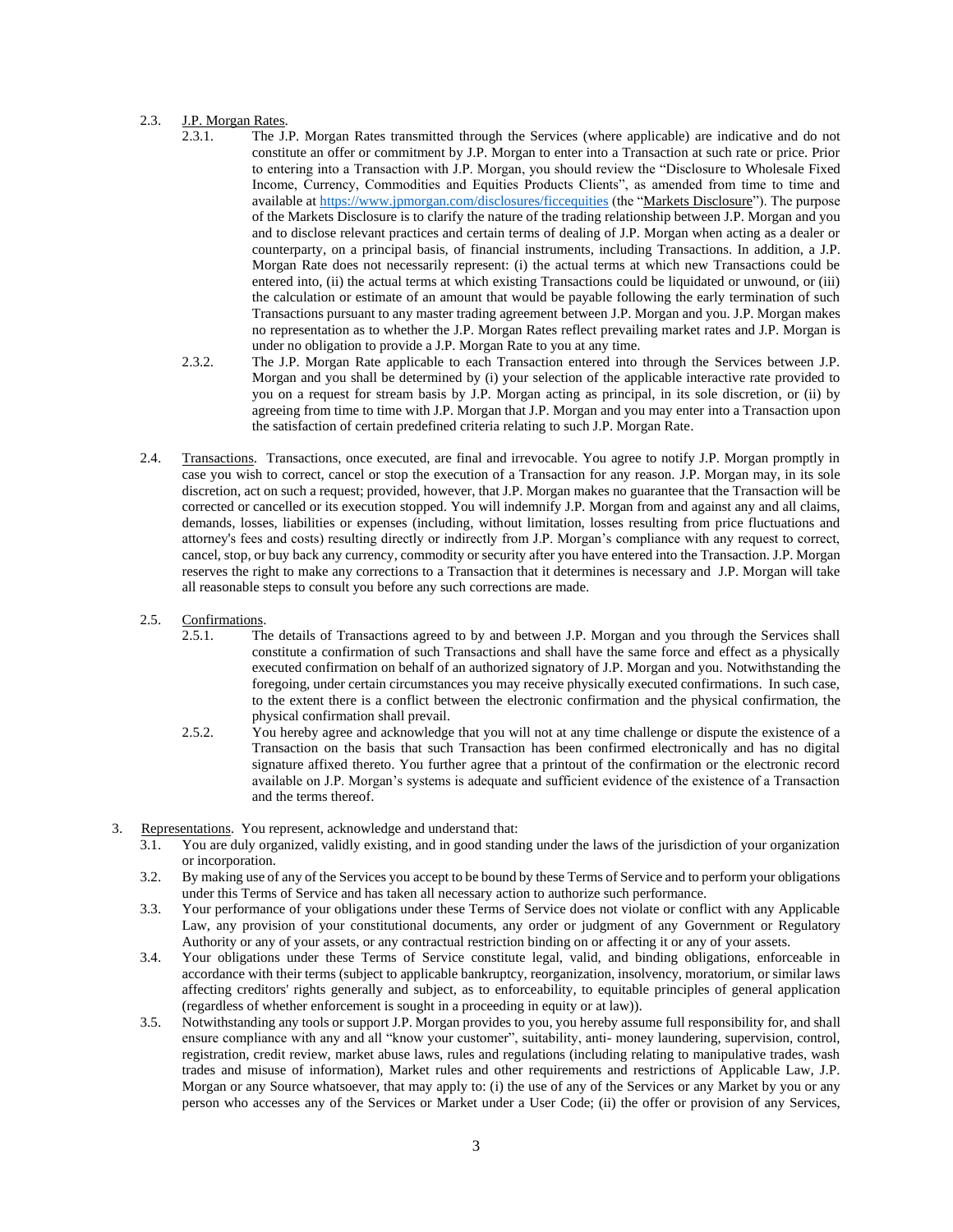Market or any other financial services offered or provided by or for you; (iii) any communication to or from you; or (iv) any Transaction executed through, or order or instruction communicated using, any of the Services or any Market by you.

- 3.6. You assume full responsibility for: (i) determining the suitability of all orders, trading and Instructions in or through the Services or any Market by you; (ii) ensuring that all such orders, Transactions and instructions comply with all Applicable Law; (iii) setting, monitoring, determining the appropriateness of, communicating to us and enforcing any limits on any and all transactions; and (iv) ensuring the adequacy, suitability and appropriateness of any capability provided as part of the Services or any Market to assist you in meeting requirements of Applicable Law. You acknowledge and agree that in addition to your obligation to ensure that you and your Representatives remain at all times familiar with the rules of the Markets and the products that you trade, you and your Representatives will have read and understood any specific additional compliance information in relation to electronic access to Markets that we may provide to you from time to time.
- 3.7. You are solely responsible for any delays, expenses and losses associated with compliance or failure to fulfil any responsibility or comply with any requirement set forth in these Terms of Service. Moreover, at all times you shall and shall ensure that your Representatives provide us with any and all information and assistance necessary for us to comply with Applicable Law or to respond satisfactorily to any query or request from any regulatory authority in relation to your and your Representatives' activities and transactions on any Market or through any Market. Your acceptance of responsibility herein is without prejudice to J.P. Morgan's regulatory responsibilities under Applicable Law when providing Direct Electronic Access.
- 3.8. No J.P. Morgan personnel will determine the suitability, legality or regulatory compliance of your orders, Transactions or instructions.
- 3.9. Any research and other information with respect to investments communicated to you by J.P. Morgan personnel are, unless otherwise expressly agreed in writing by J.P. Morgan, incidental to the conduct of our business and such research and other information will not serve as the primary basis for any decision made by you.
- 3.10. All your decisions, whether or not utilizing any research or advice provided by any J.P. Morgan personnel, are solely within your power and discretion.
- 3.11. You are solely responsible for any investment or trading decisions you make with respect to products identified on the Services and J.P. Morgan is not responsible for determining whether any Transaction you may enter into is suitable, appropriate or advisable.
- 3.12. J.P. Morgan is not and will not be, by virtue of providing the Services, an advisor or fiduciary, including, but not limited to, a "fiduciary" as defined in Section 3(21) of ERISA, for you or your managed or fiduciary accounts.
- 4. Limitation of Liability.
	- 4.1. You understand that J.P. Morgan will provide the Services using a number of systems and networks, including the internet, to carry data. Data transmission on any electronic system or network may be subject to delay, interruption, interference, blackout, failure, malfunction and interception. The Services are provided to you "as is". J.P. Morgan hereby expressly disclaims any and all warranties, guarantees, conditions, covenants and representations relating to the Services or any Market, including, but not limited to, any relating to merchantability, quality, accuracy, fitness for a particular purpose, title, non-infringement, timeliness, availability, latency, capacity, currency, absence of viruses or damaging or disabling code, any warranties or representations that any Services or access to any portion of it will be: (i) uninterrupted or error-free; or (ii) that defects in such Services will be correctable or corrected, or other attributes, whether express or implied (in law or in fact), oral or written, or from a course of dealing or usage of trade. J.P. Morgan has no responsibility to inform you of any difficulties it or other third parties experience concerning use of the Services for our accounts or other accounts or to take any action in connection with those difficulties. J.P. Morgan also will have no duty or obligation to verify, correct, complete or update any Content available through the Services. The Services are being provided with all faults and the entire risk as to satisfactory quality, performance, accuracy and effort regarding the Services or any Market is with you.
	- 4.2. You agree to release and discharge J.P. Morgan, its Representatives and the applicable Sources from any and all responsibility and liability, contingent or otherwise, for any loss, cost, claim or damage (including, but not limited to, any lost profits, whether direct or indirect, and any special, exemplary, punitive or consequential damages) arising out of or otherwise relating to your or your Authorized Persons' access to any of the Services or any Market or any use of any of the Services or any Market under a User Code or any malfunction, delay, interruption, omission or failure of any of the Services or any Market. Each of J.P. Morgan's affiliates will only be liable for its own obligations pursuant to these Terms of Service. Notwithstanding anything to the contrary contained in these Terms of Service, in no event will any such entities be deemed a guarantor of, or otherwise liable for, any performance or payment obligation of the others in connection with this notice.
- <span id="page-3-0"></span>5. Indemnification. You will indemnify, protect, and hold harmless J.P. Morgan and its Representatives from and against any and all losses, liabilities, judgments, suits, actions, proceedings, claims, damages, excise taxes, costs, expenses and fees (including attorney's fees) (collectively, "Losses") resulting from or arising out of a breach of these Terms of Service or the use of or inability to use, the Services, including any breaches of the security of the Services (including any access or entry into any of our other systems not covered by this Terms of Service), and, if you are a broker-dealer, investment manager or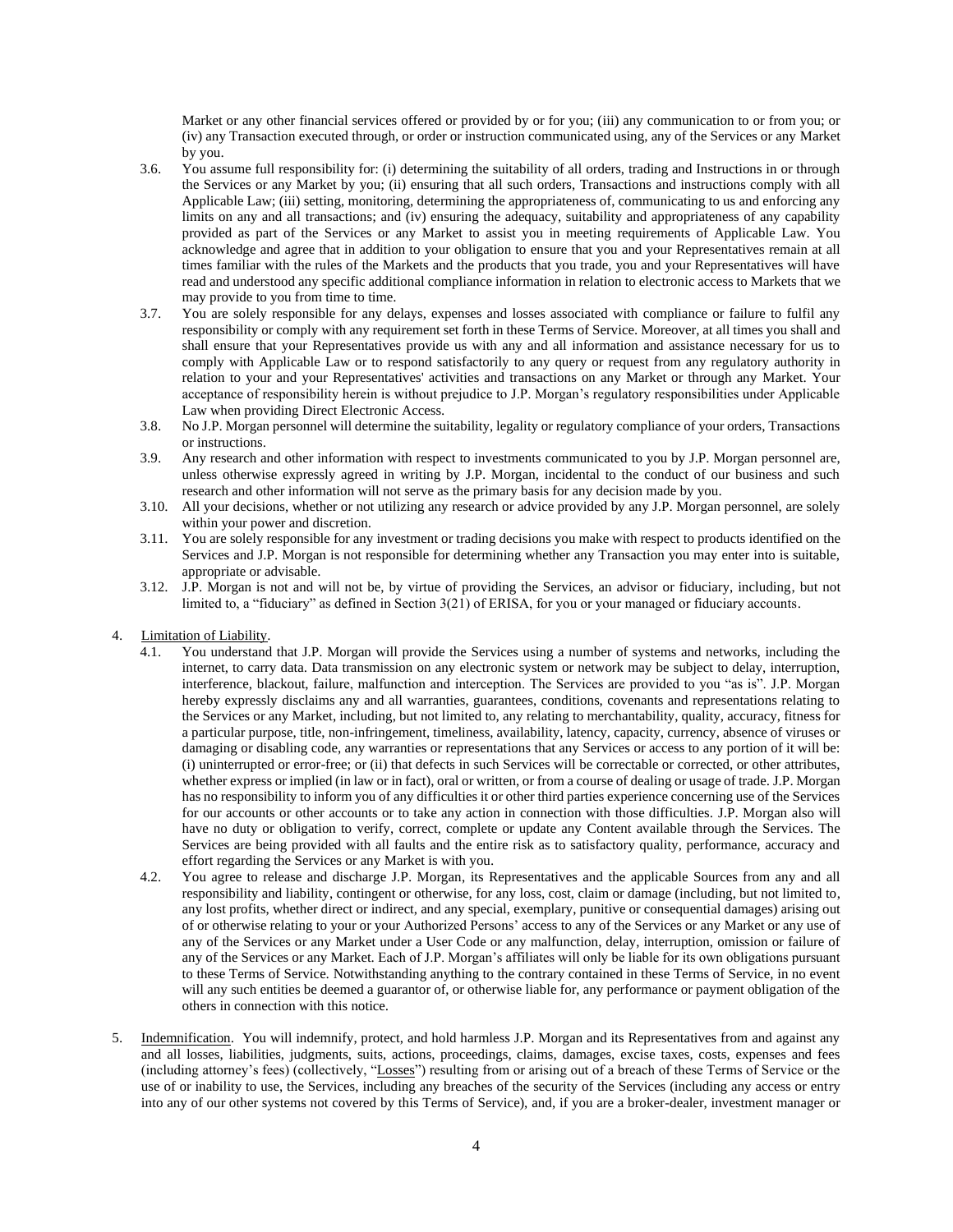investment adviser acting on behalf of your customers, including any claims that a trade was not suitable for or not authorized by a customer, caused directly or indirectly by you or your Authorized Users, except to the extent such Losses are due to J.P. Morgan's gross negligence, fraud or willful misconduct In the event that you breach a provision of these Terms of Service, J.P. Morgan shall be entitled to temporary and permanent injunctive relief against you without the necessity of proving actual damages, in addition to, and independent of, any rights of J.P. Morgan for damages or otherwise.

- 6. Applicable Master Agreement. To the extent you have an Applicable Agreement in place with J.P. Morgan for the respective Transaction, each such Transaction shall form part of and be subject to the terms and conditions of the Applicable Agreement.
- 7. Property Rights in Content and Services.
	- 7.1. J.P. Morgan hereby grants you a limited, non-transferable, non-sublicensable, non-exclusive right and license to use each Service and any Content for your use in accordance with these Terms of Service. You may not transfer, sublicense, assign, copy, distribute, translate, convert to another programming language, create any derivative work, disassemble, de-compile, or use any other means to attempt to discover or to discover source code contained in any of the Services.
	- 7.2. You shall not remove or modify any disclaimer, copyright, or trademark notice contained in any Service or in anything copied or downloaded from the same, or reverse engineer, disassemble, de-compile, or use any other means to attempt to discover or to discover the source code contained in any of the Services.
	- 7.3. All rights in any of the Services not expressly granted hereunder are reserved to J.P. Morgan and its Sources. You acknowledge and agree that all aspects of the Services provided by J.P. Morgan or the applicable Sources are commercially valuable proprietary products and trade secrets.
	- 7.4. The Services, any trademarks, service marks and trade names used in conjunction with the Services, and any such information are the property of J.P. Morgan or its licensors and are protected by applicable copyright, patent, trademark and other intellectual property law. Except as otherwise provided herein, you: (i) may not reproduce, provide access to, modify, or commercially exploit in any way, the Services or any information provided through the Services in any manner, without the prior written consent of J.P. Morgan, and (ii) will advise each of your Authorized Persons who may have access to the Services and such information of their obligation to refrain from such actions. You agree and acknowledge that a breach of any obligation under the immediately preceding sentence may cause irreparable injury and damage to J.P. Morgan and that you may therefore be enjoined through injunctive proceedings in addition to any other rights and remedies which may be available to J.P. Morgan at law or in equity.

### 8. Data Use Rights.

- 8.1. You consent to the recording, retention and use by J.P. Morgan of all information and data that you input or otherwise communicates during your access to and/or use of any Service or through any e-mail to or from J.P. Morgan, FTP or any other electronic communication means and the transmittal of the same to J.P. Morgan's branches and third parties for execution, processing, database maintenance, recordkeeping or any other use in accordance with customary practices, policies and procedures applicable in the country and state of the domicile of the J.P. Morgan affiliate that has the primary relationship with you. In addition, J.P. Morgan may disclose such information to the extent that it determines in good faith to be required by any Applicable Law or in enforcement of J.P. Morgan's rights or the defense of claims.
- 8.2. With respect to any Content that J.P. Morgan or any Source provide to you in connection with your use of the Services, (i) J.P. Morgan and any such Source are not responsible or liable if any such data or information is inaccurate or incomplete in any respect; (ii) J.P. Morgan and any such Source are not responsible or liable for any actions that you take or do not take based on such Content; (iii) you will use such Content solely for the purposes set forth in this Terms of Service and/or, where applicable, any Applicable Agreement; (iv) such Content is proprietary to J.P. Morgan and any such Source and you will not retransmit or disclose it to third parties except as required by Applicable Law; and (v) you will use such Content solely in compliance with Applicable Law.

# 9. Disclaimers.

- 9.1. J.P. Morgan does not purport to provide any financial, investment, tax, accounting or legal advice by providing any of the Services; and no information on any of the Services constitutes a recommendation that you enter into a particular transaction or a representation that any financial instrument or transaction is suitable or appropriate for you. Unless expressly agreed in writing by J.P. Morgan, J.P. Morgan does not act as agent, fiduciary, financial, legal, regulatory, tax, businesses investments, or accounting advisor or in any similar capacity on your behalf and thus does not undertake any of the duties that an entity acting in that capacity ordinarily would perform. J.P. Morgan is acting in the capacity of an arm's length contractual counterparty to you in connection with any transaction that J.P. Morgan enters into with you, not as a financial or municipal advisor or a fiduciary.
- 9.2. J.P. Morgan is an active participant in the foreign exchange, commodity and securities markets and may make a market in, may trade for its own account, and may buy or sell a wide variety of currencies, rates, securities, economic indices or measures of economic risk or value, and other benchmarks and instruments relating to a wide variety of currencies and, as such, may engage in hedging transactions related to Transactions entered into by you through any of the Services. Any of the foregoing activities will be conducted without regard to, and may have adverse effects on, the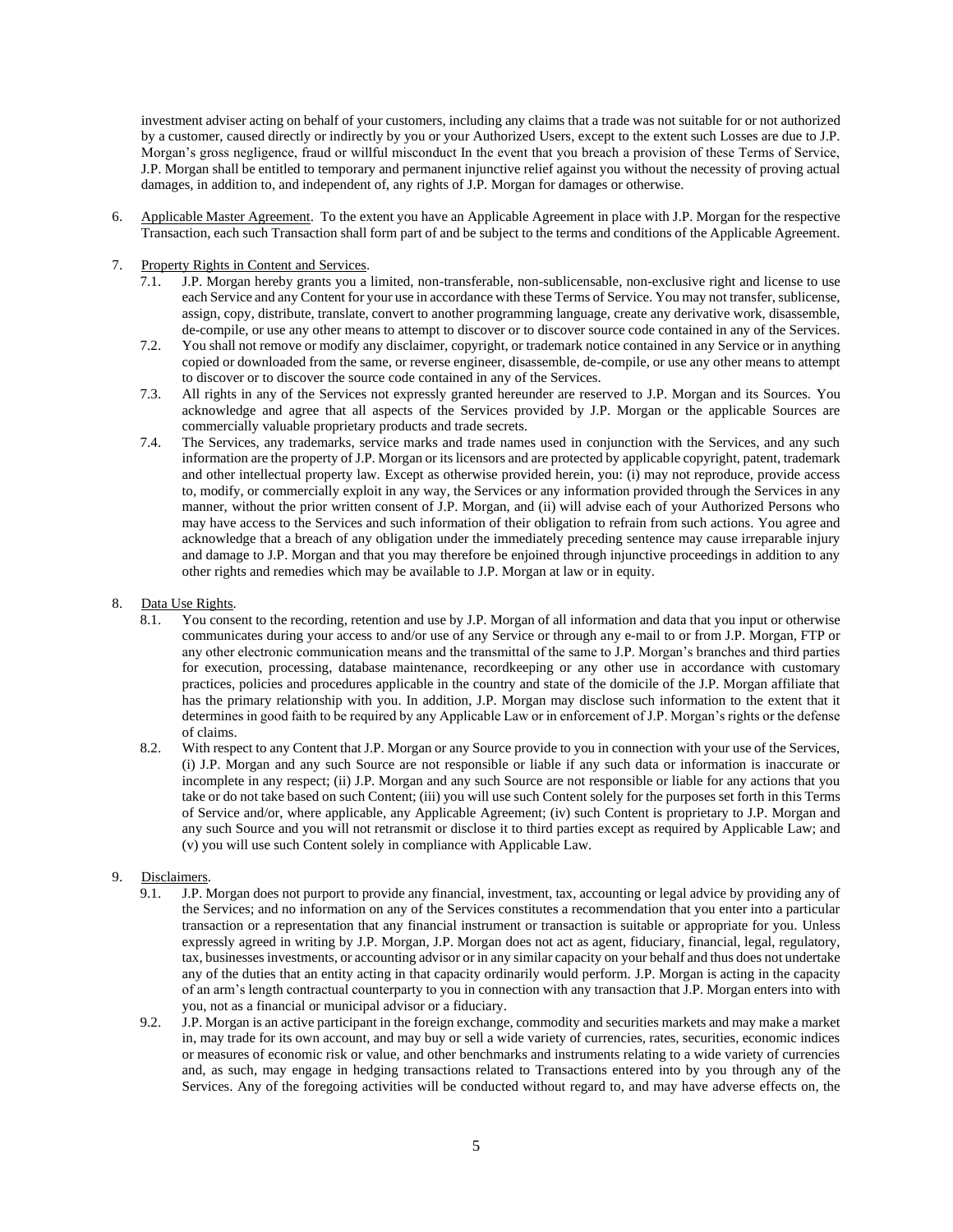market prices, rates, or other market factors underlying such Transactions. J.P. Morgan shall not be responsible for establishing or monitoring any of your own trading parameters, limits or conditions.

9.3. You acknowledge that your use of a Service may be restricted or limited as a result of Applicable Law and agree that you will act in accordance with such Applicable Law.

#### 10. Privacy.

- 10.1. For the purposes of this Section, the terms "Data Controller", "Data Processor", "Data Subject", "Personal Data", "Processing", and "Supervisory Authority" shall have the meaning given in Applicable Privacy Laws where such laws have commensurate terms. "Applicable Privacy Laws" means all applicable data protection laws, rules and regulations relating to personal data, including the EU Directive 95/46/EC of the European Parliament and of the Council of 24 October 1995 and Regulation 2016/679 of the European Parliament and of the Council of 27 April 2016 on the protection of natural persons with regard to the processing and free movement of personal data (including laws implementing Regulation 2016/679 and repealing Directive 95/46/EC) and other data protection laws as they may be amended or replaced from time to time, and any applicable national laws, rules and regulations implementing the foregoing.
- 10.2. You agree that both J.P. Morgan and you will be a Data Controller with respect to the Personal Data used in relation to the Services. Both J.P. Morgan and you will each comply with its respective obligations under Applicable Privacy Laws.
- 10.3. J.P. Morgan may collect, hold, process or use information about you, your Representatives and your affiliates and agents and their respective Representatives which may constitute Personal Data and may transfer Personal Data to countries that may not have the same protections for Personal Data as the country where it was collected. J.P. Morgan maintains physical, electronic, and procedural safeguards to protect Personal Data. Further information about J.P. Morgan's Processing activities can be found in J.P. Morgan's Privacy Policy, a current version of which is available at [www.jpmorgan.com/global/privacy.](http://www.jpmorgan.com/global/privacyn) In particular, for Personal Data subject to Applicable Privacy Laws in the EU, further information can be found at [www.jpmorgan.com/privacy/EMEA.](http://www.jpmorgan.com/privacy/EMEA)
- 10.4. In the event that you disclose the Personal Data of any individual to J.P. Morgan, you represent and warrant that you have the right to share the Personal Data where necessary and have obtained sufficient informed consent from such persons, as may be required by Applicable Law or agreement, for J.P. Morgan to Process any Personal Data as described herein and shall make good faith efforts to draw the attention of the individuals to J.P. Morgan's Privacy Policy, prior to making such disclosure. In particular, to the extent that you disclose the Personal Data of any of your employees to J.P. Morgan, you shall notify those employees of that disclosure, and of these terms.
- 10.5. Individuals can exercise their rights in their Personal Data, such as access, correction or erasure (as applicable, under Applicable Privacy Laws) by contacting their relationship manager.
- 10.6. J.P. Morgan may contact you and your employees (in their business capacity) by mail, e-mail, SMS, telephone and any other electronic means to provide information on similar products and services that J.P. Morgan believes will be of interest, unless J.P. Morgan receives an objection to receiving such information. An individual acting on your behalf who does not wish to receive such communications from J.P. Morgan should contact their relationship manager.
- 11. Other Agreements. In the event of conflict between these Terms of Service and any other agreements between J.P. Morgan and Customer covering any Product or Service, such other agreements will prevail.
- 12. Governing Law; Jurisdiction; Waiver of Jury Trial; Arbitration.
	- 12.1. Where Customer is organized under the laws of or principally located in, a country (including any states or territories thereof) within the North American, Central American or South American region (an "Americas Country Customer"), then, to the maximum extent permitted under applicable law, these Terms of Service and all claims or causes of action (whether in contract, tort or statute) that may be based on, arise out of or relate to, these Terms of Service, will be governed by and construed in accordance with, the laws of the State of New York (without reference to principles of conflicts of law or to the United Nations Convention on Contracts for the International Sale of Goods). With respect to any suit, action, dispute or proceedings relating in any way to these Terms of Service, including, without limitation, any question regarding its existence, validity, or termination ("Legal Proceedings"), both J.P. Morgan and Customer shall irrevocably (i) submit to the exclusive jurisdiction of the courts of the State of New York or the United States District Court located in the Borough of Manhattan in New York City, and (ii) waive any objection Customer may have at any time to the laying of venue of any Legal Proceedings brought in any such court, waive any claim that such Legal Proceedings have been brought in an inconvenient forum and further waive the right to object, with respect to such Legal Proceedings, that such court does not have any jurisdiction over Customer. Both J.P. Morgan and Customer agree that a final judgment in any such Legal Proceedings shall be conclusive and may be enforced in other jurisdictions by suit on the judgment or in any other manner provided by law. BOTH J.P. MORGAN AND CUSTOMER WAIVE TRIAL BY JURY IN RESPECT OF ANY PROCEEDINGS RELATED TO THESE TERMS OF SERVICE.
	- 12.2. Where Customer is not an Americas Country Customer or these Terms of Service are not otherwise governed by the laws of the State of New York, then, to the maximum extent permitted under applicable law, these Terms of Service and all claims or causes of action (whether in contract, tort or statute) that may be based on, arise out of or relate to, these Terms of Service, will be governed by and construed in accordance with, the laws of England (without reference